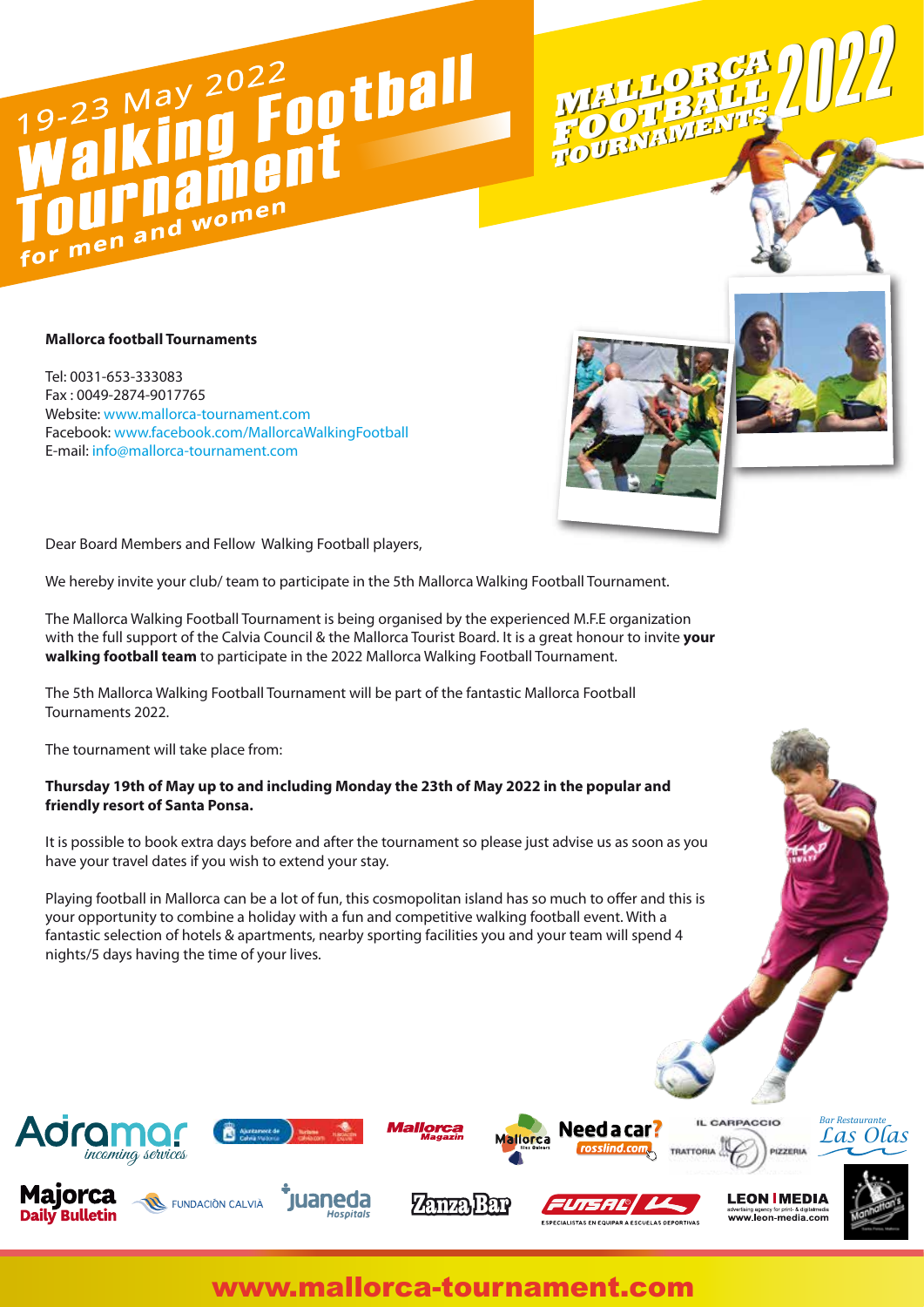

#### **You want to come without a football team? No problem at all!!!**

Families, friends & colleagues are more than welcome to come and spectate and cheer on their team or just come for a holiday! Anyone wishing to bring along their immediate family, partners or friends can benefit from the same rates as the rest of the team, this also includes the airport transfers and any special discounts for the excursions that are planned. Please just let us know who you would like to bring and we will sort out the rest for you.

## Tournament

You will play all of your matches in a carefully programmed timed period. Every team will have one or two days off enabling them to enjoy some free time to explore this fantastic island, there are some specially selected excursions available on request. The tournament will take place on outdoor pitches at the Santa Ponsa Sports complex located in Santa Ponsa. **Teams will play 6 agains 6 without goal keeper)**

The maches will be played according to the the Walking Football rules of the KNVB and will be controlled by the KNVB and international referees.

There will be 4 divisions:

**• A division with players who are 50 years or older**

 **(The team may have 2 players younger than 50 years old but these players must be at least 45 years of age or older.)**

**• A division with players who are 60 years or older**

 **(The team may have 2 players younger than 60 years old but these players must be at least 55 years of age or older.)** 

**• A division with players who are 70 years or older** 

 **(The team may have 4 players younger than 70 years old but these players must be at least 65 years of age or older.)**

- **A division for WOMEN with players who have the minimum age of 40 years.**
- **The pitches are artificial grass.**
- **So we request that only futsal boots, special astro turf football boots or 11 a side football shoes with plastic nubs are used at all times.**
- **Ball Nº 5 will be used during the matches.**
- **Small goals.**
- **The Tournament will be played over a three-day period. Your team will have to play**  the groups phase on Friday or Saturday. On Sunday are the knock out rounds & finals.

# Who can participate?

**All walking football teams (m/w).**

# Deadline for registration!

**The deadline is March 31th 2022. If you want to register after this date please contact the organization.**

## Tournament entry fee

€ 175 per team

ca Football Tournar

**whatever number of players**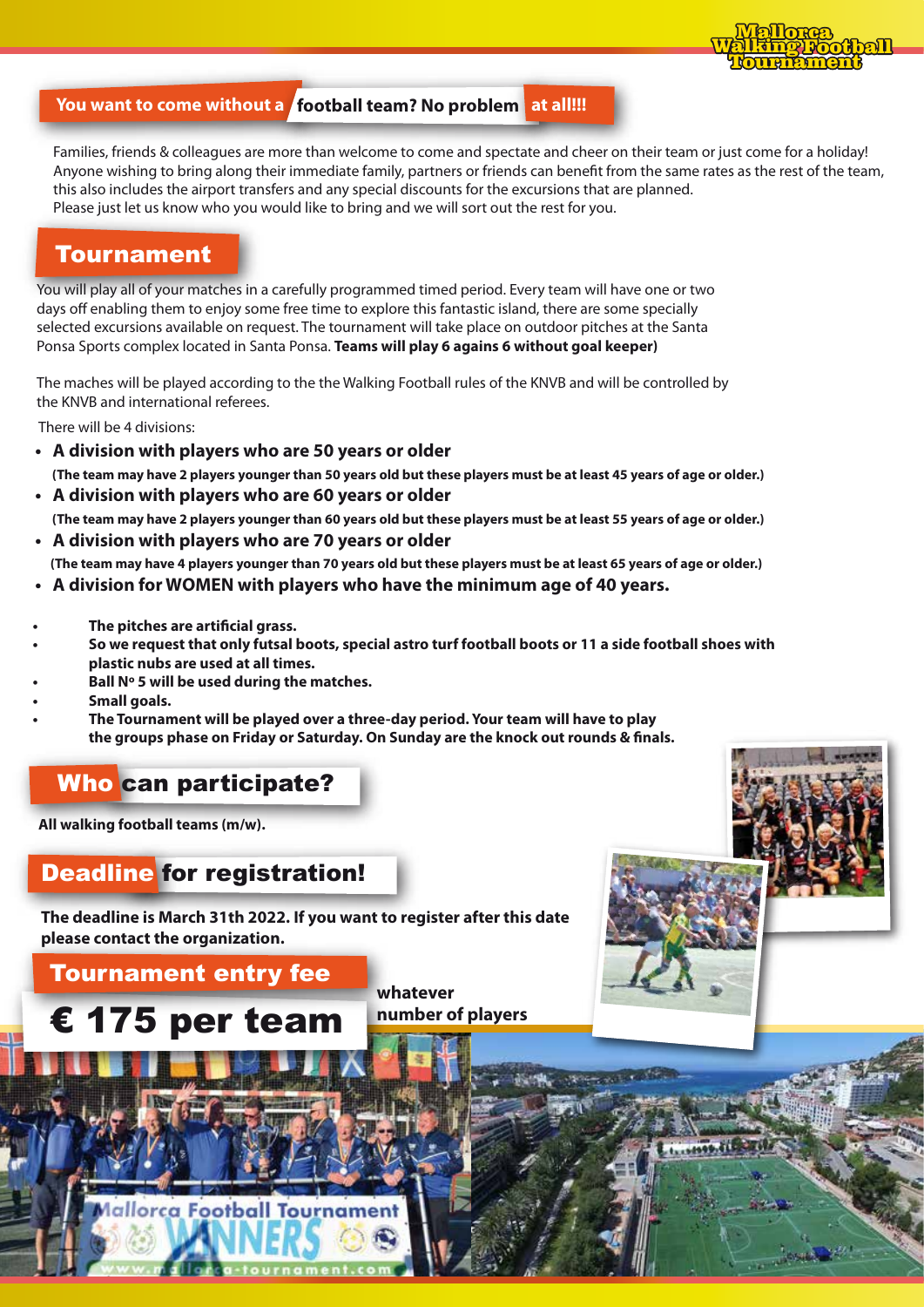

# Hotels & apartments

The hotels/apartments, their descriptions, and all the hotel & apartment rates can be found on our website www.mallorca-tournament.com

#### **Hotels/ apartments in Santa Ponca**

For the tournaments there is a variety of accommodation to suit every budget. The chosen hotels & apartments have been carefully selected. The hotels are 3\*\*\* or 4 \*\*\*\* with modern facilities, comfortable rooms, air conditioning, an extensive choice of buffet meals to suit everyone's tastes, day and evening entertainment, and very friendly staff. The hotels in Santa Ponca are near to the sports complex and 150 metres from the beach. Some offer football fields beside the hotel where you can train for free.

There is a special selection of apartments (self-catering, star rating 2/3 keys) and they are all situated close to the sports complex and the clean and safe beaches of Santa Ponsa.

## Package prices

The prices for the tournament period for 4 nights/ 5 days;

# **From € 209 for a 3-star hotel in Santa Ponca. From € 233 for a 4-star hotel in Santa Ponca. From € 250 for a 4-star superior hotel in Santa Ponca.**

These prices are per person and based on 2 people sharing a room.

### **From € 112 for an apartment in Santa Ponca.**

This price is per person and based on 5 people sharing an apartment.

Full prices and rates are available via the official website and can be found in the price appendix to this invitation. Flights are not included!!

Extra day's accommodation can also be booked before or after the event. Please ask for details.

# The price includes

- 4 nights' accommodation in a 3\* or 4\* hotel
- Or 4 nights' accommodation in a 2 or 3 (keys) self-catering apartment
- Hot and Cold breakfast buffet in the hotels only.
- Evening meal including wine or water in the hotels only (Except at Hotel Playas del Rey)
- Welcome drink only in hotels
- Trophy for each participating team
- Participants bracelet.
- Opening & closing ceremony.
- Celebratory Parties
- Return Airport Transfers in air conditioned transport
- In resort assistance from Viajes Adramar.

**In order for your team to participate, the whole of the package must be booked including the accommodation and the airport transfers.**



Tourist tax is not included and can be found in the price appendix on our website. Participants will have to pay this tax on arrival in the hotel or apartment.





**superior** whole period

€ 250 p.p.

Hotel incl. breakfast & dinner